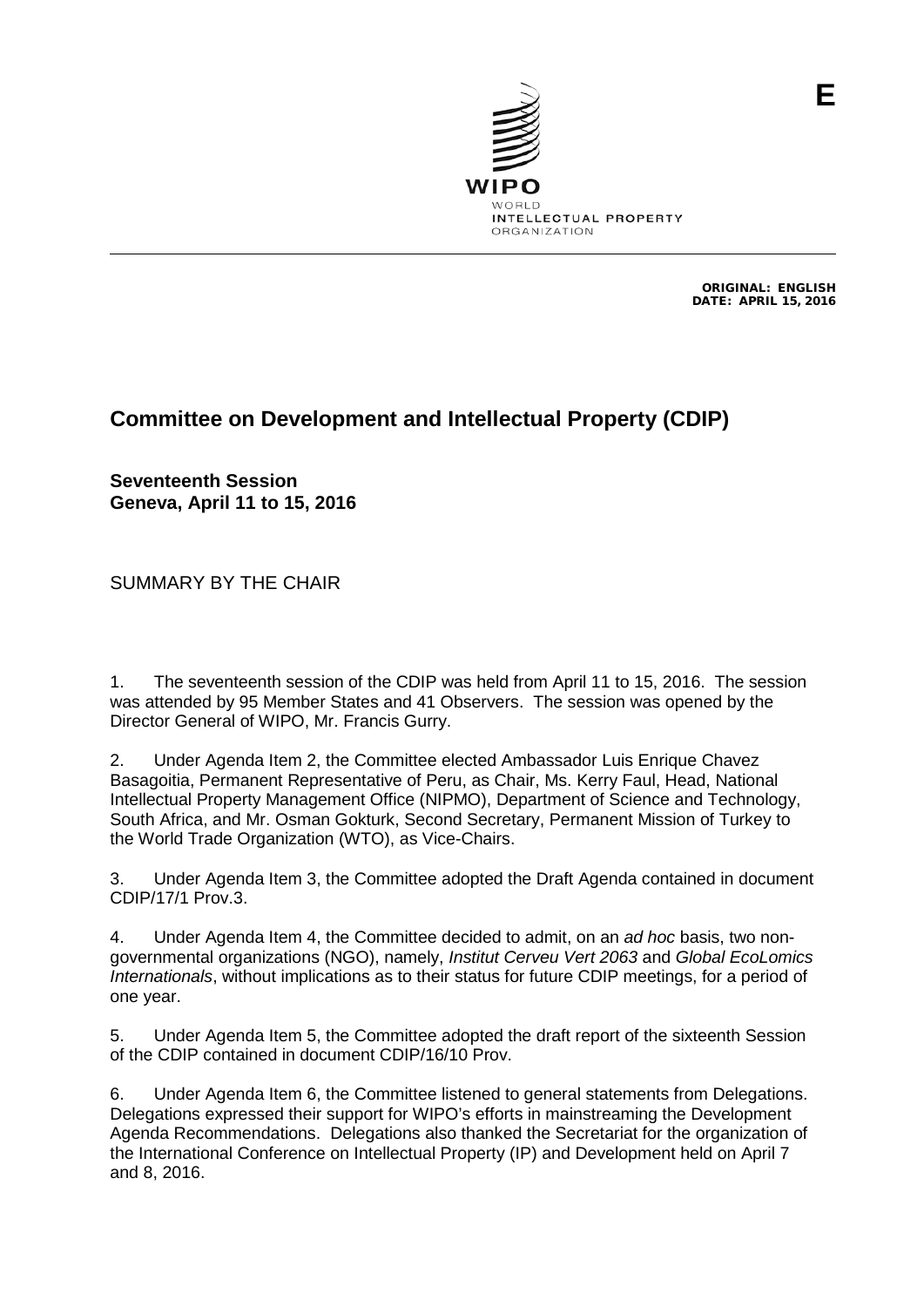7. Under Agenda Item 7, the Committee considered the Director General's Report on the Implementation of the Development Agenda contained in document CDIP/17/2. The Director General, in introducing his report, highlighted that IP was increasingly a horizontal and ubiquitous subject that covered vast territory of complex matters. The Director General also stressed that the Development Agenda had been a great occurrence for WIPO and enormous progress had been made in the course of the last 8 years in order to mainstream the Development Agenda recommendations through the WIPO's regular program activities and the work of other WIPO bodies. He also pointed out that the relationship between IP and development must be addressed horizontally across the Organization and that WIPO should develop a clear understanding of its specific contribution, as a specialized agency, to the implementation of the Sustainable Development Goals (SDGs). Delegations welcomed the Director General Report and thanked him for the efforts deployed by the Organization in order to implement and mainstream the Development Agenda recommendations and principles in its work.

8. Under the same Agenda item, the Committee took note of the Evaluation Report on the Project on Strengthening and Development of the Audiovisual Sector in Burkina Faso and Certain African Countries contained in document CDIP/17/3.

9. Under Agenda Item 8, the Committee considered the following:

9.1 Document CDIP/17/4 on Mapping of South-South Cooperation Activities within the World Intellectual Property Organization. The Committee took note of the document and requested the Secretariat to present a new document at its nineteenth session, taking into account the suggestions made by Delegations.

9.2 Mechanism for Updating the Database on Flexibilities contained in document CDIP/17/5. The Committee took note of the two options contained in this document. The Committee requested the Secretariat to revise the document in order to include the financial implications of each option, and also to explore the possibility of a third option in light of the observations made by Member States.

9.3 Project on Strengthening and Development of the Audiovisual Sector in Burkina Faso and Certain African Countries – Phase II. The Committee approved the Phase II of the Project, as contained in document CDIP/17/7.

9.4 Document on Mapping of WIPO Activities Related to the Sustainable Development Goals (SDGs) Implementation contained in CDIP/17/8. The Committee took note of the content of this document. It was decided that interested Member States should provide written submissions to the Secretariat as regards the SDGs they deem relevant to WIPO's work, together with an explanation / justification of their views. The Member State submissions should reach the Secretariat by July 10, 2016. The Secretariat will compile all inputs received from the Member States and submit them to the eighteenth session of the Committee. It was also decided that the revised document on "WIPO and the Post-2015 Development Agenda", mentioned in the paragraph 6.1 of the Summary by the Chair of the sixteenth session, will be presented to a future session of the Committee, given, *inter alia*, that this document is dependant upon the adoption of the SDGs indicators.

9.5 Under the discussion on the Report on the WIPO Expert Forum on International Technology Transfer contained in document CDIP/15/5, the Committee took note of the document on the Mapping of Activities Related to Technology Transfer contained in document CDIP/17/9, and decided, as agreed in the paragraph 5.2. of the Summary by the Chair of the sixteenth session, that interested Member States should submit proposals for discussion at the eighteenth session of the Committee. The proposals should separate general policy issues and specific proposals for possible action. The Member State submissions should reach the Secretariat by July 10, 2016.